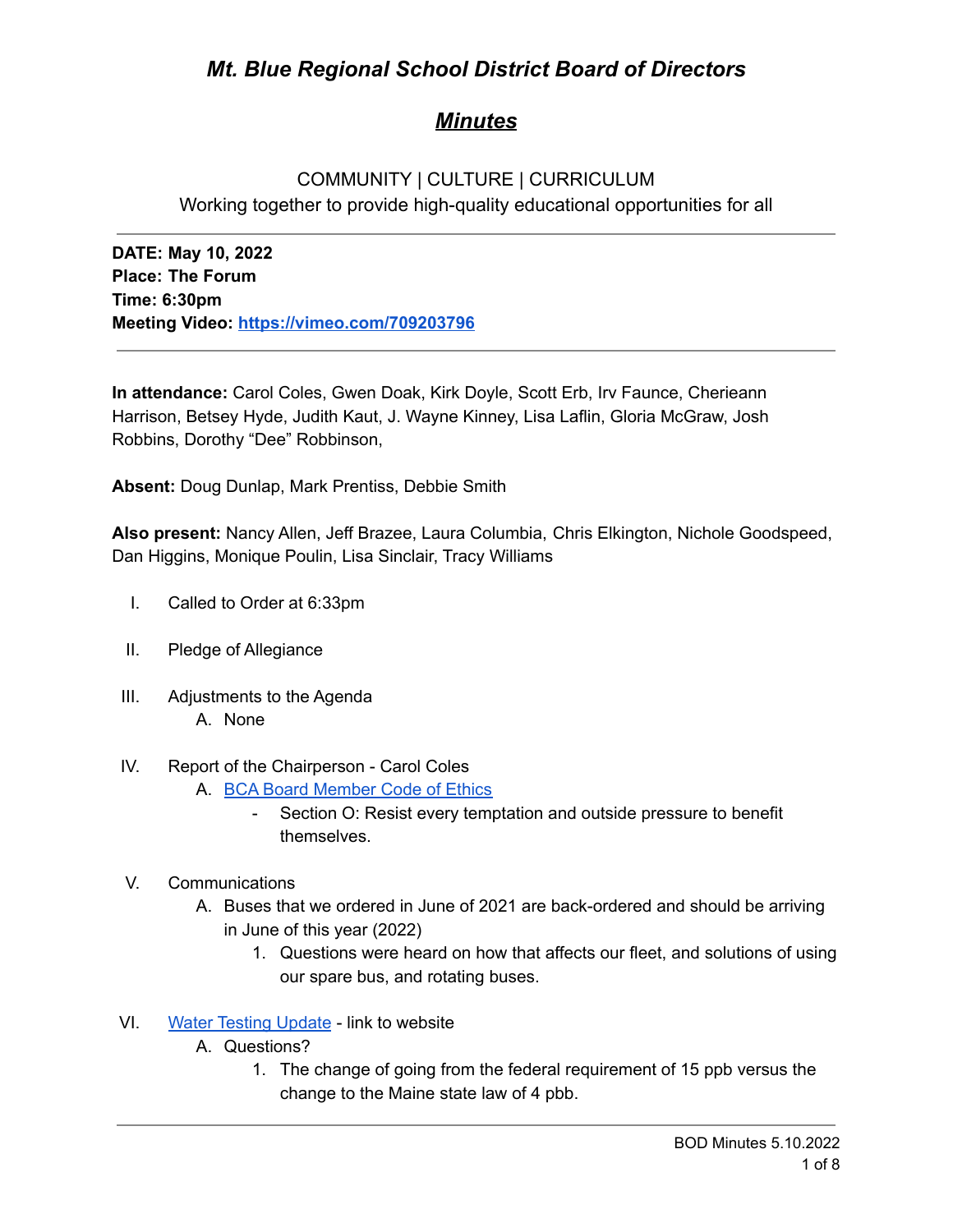- a) The middle school and high school water fixtures that were affected tested below 15 ppb.
- 2. Clarity in the testing procedures was reviewed, to look into the source of the pipes or the water fixture. With a 4-6 week turnaround, results most likely arriving after our school year ends.
- 3. What are the concerns around using water testing over 4 ppb for lead?
	- a) Using that water to make meals, stir ingredients, would be a concern, but the prep of washing food, dishes and hands is safe to use.
- 4. Do we have enough projected water to get us through the rest of the school year?
	- a) Richard Joseph's community partnership with Wal Mart and Hannaford has been vital in supplying water for our schools. MBMS and MBHS have water sources for students to use. Fixtures that tested below 4 ppb can be used as normal.
- 5. Is this connected to the water tower?
	- a) What we are being told is that the lead in the water does not appear to be a source issue. The towns have done their testing on a regular basis, as well as we have tested at CCHS, whose water source is a well.
- 6. With the additional work for finding where the lead source is and what the repair is, is there money in this budget or will the state assist us?
	- a) There is some limited funding available to assist through state and federal funding. We have discussed doing a parking lot or two this year, but we will hold off for now. We are also looking at getting cost estimates for replacing water fixtures and cost estimates for doing a filtration system, and hiring a filtration system specialist. We will not freeze the budget at this time.
- 7. Were we the first district to be tested and get results?
	- a) Approximately 35 schools or districts have results that did not meet state and federal guidelines. The law does not say you have to fix these-it says you have to tell the community and parents that you did not meet the standard.
- 8. Why would lead be used to solder pipes?
	- a) In the Late 1980s some pipes and fixtures were still built or used lead in soldering. Water in Maine and New England has a higher level of corrosiveness which also does not help.
- B. Do you want to go for a waiver for the day missed?
	- 1. Question was asked regarding the calendar change. If the board gives permission, we will ask for a waiver of the last student day, and then see how that might affect staff. The current plan is to end on Friday June 17th,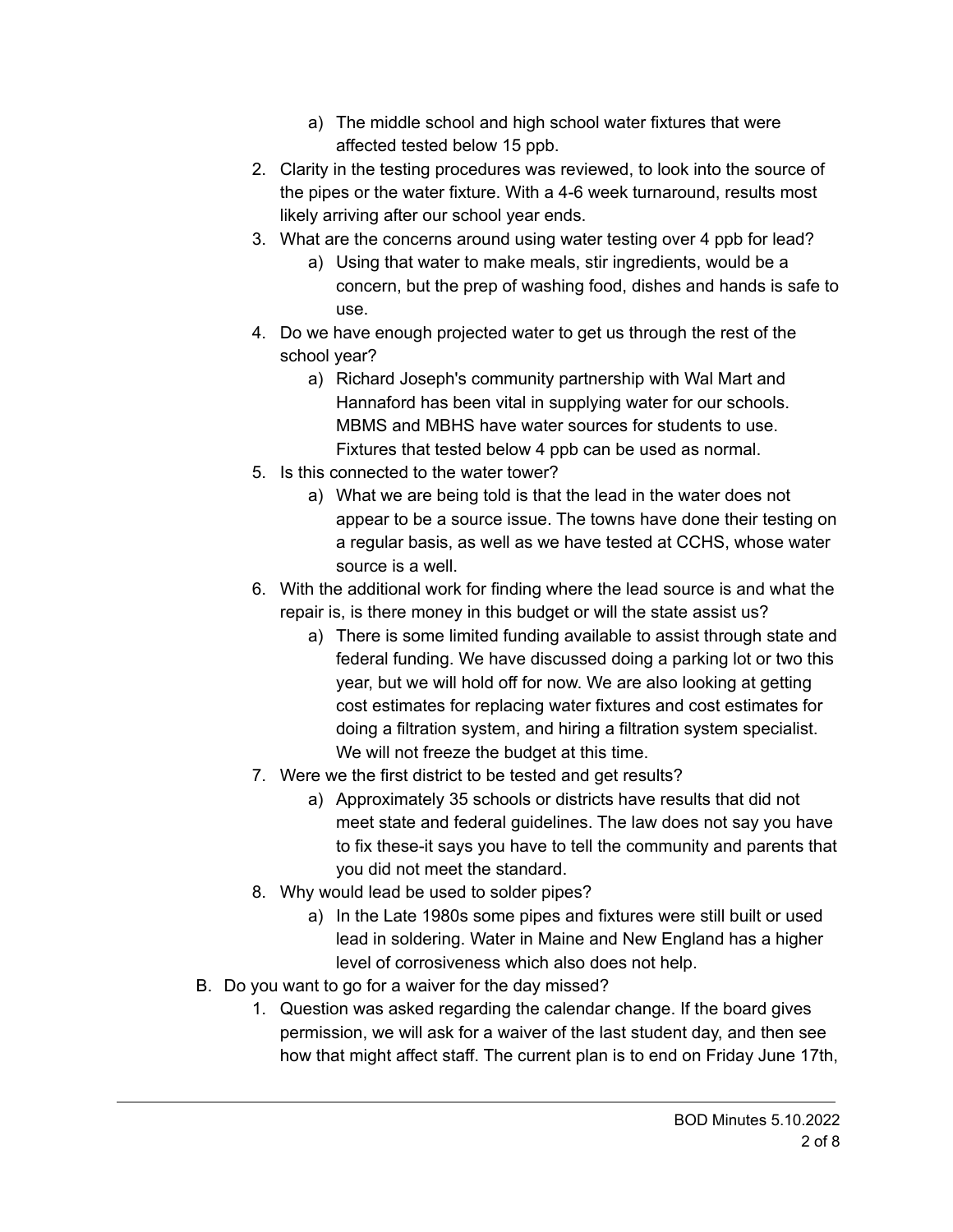with no school on June 20th due to Juneteenth, Tuesday, June 21st would be the next school day.

- C. Next Steps?
	- 1. Review results as they come in, review potential costs and create a plan for testing for lead on a yearly basis.
	- 2. Will we start testing for PFast? Skowhegan has seen this as an issue, and we will be keeping it on our radar.
	- 3. By law we are required to have someone oversee the water testing at CCHS, and we do.
	- 4. What assurances do we have that the bottled water has lead content below 4 ppb?
		- a) We will review the question and get back to the board.
	- 5. Chris Elkington thanked administrators, central office staff, and principals for their time over the weekend to combat this concern.

| Motion to seek a waiver for<br>the day missed due to<br>notification of lead in the<br>water. | Yeas: Carol Coles, Gwen<br>Doak, Kirk Doyle, Scott Erb,<br>Irv Faunce, Cherieann<br>Harrison, Betsey Hyde, Judith<br>Kaut, J. Wayne Kinney, Lisa<br>Laflin, Gloria McGraw, Josh<br>Robbins, Dorothy "Dee"<br>Robbinson,<br>Nays: 0<br>Abstained: 0<br>Vote: 13:0:0 (844:0:0) | Motion: Cherieann Harrison<br>Seconded: Dee Robinson<br>Motion: Passed |
|-----------------------------------------------------------------------------------------------|------------------------------------------------------------------------------------------------------------------------------------------------------------------------------------------------------------------------------------------------------------------------------|------------------------------------------------------------------------|
|-----------------------------------------------------------------------------------------------|------------------------------------------------------------------------------------------------------------------------------------------------------------------------------------------------------------------------------------------------------------------------------|------------------------------------------------------------------------|

## VII. Public Comment

- A. No public comment was heard.
- VIII. Good news stories from the Board or Administrators
	- A. RSU 9 Staff Members of the Month for April 2022 were announced
		- 1. Support Staff: Patty Flagg
		- 2. Professional Staff: Cameron McAllister
	- B. Kirk Doyle recognized nurses' week.
	- C. Chris Elkington shared that the best chicken pot pie he ever had in a school was at Mt. Blue Middle School and they were delicious.
	- D. Monique Poulin, principal, recognized staff last week for appreciation week, and the parents who brought in treats for this week. The Green Bird play, by Mt. Blue Theater Company this year happened this past weekend. Also discussed the work on having a student rep on the school board as well as the student group that shared feedback on the Strategic Planning Committee.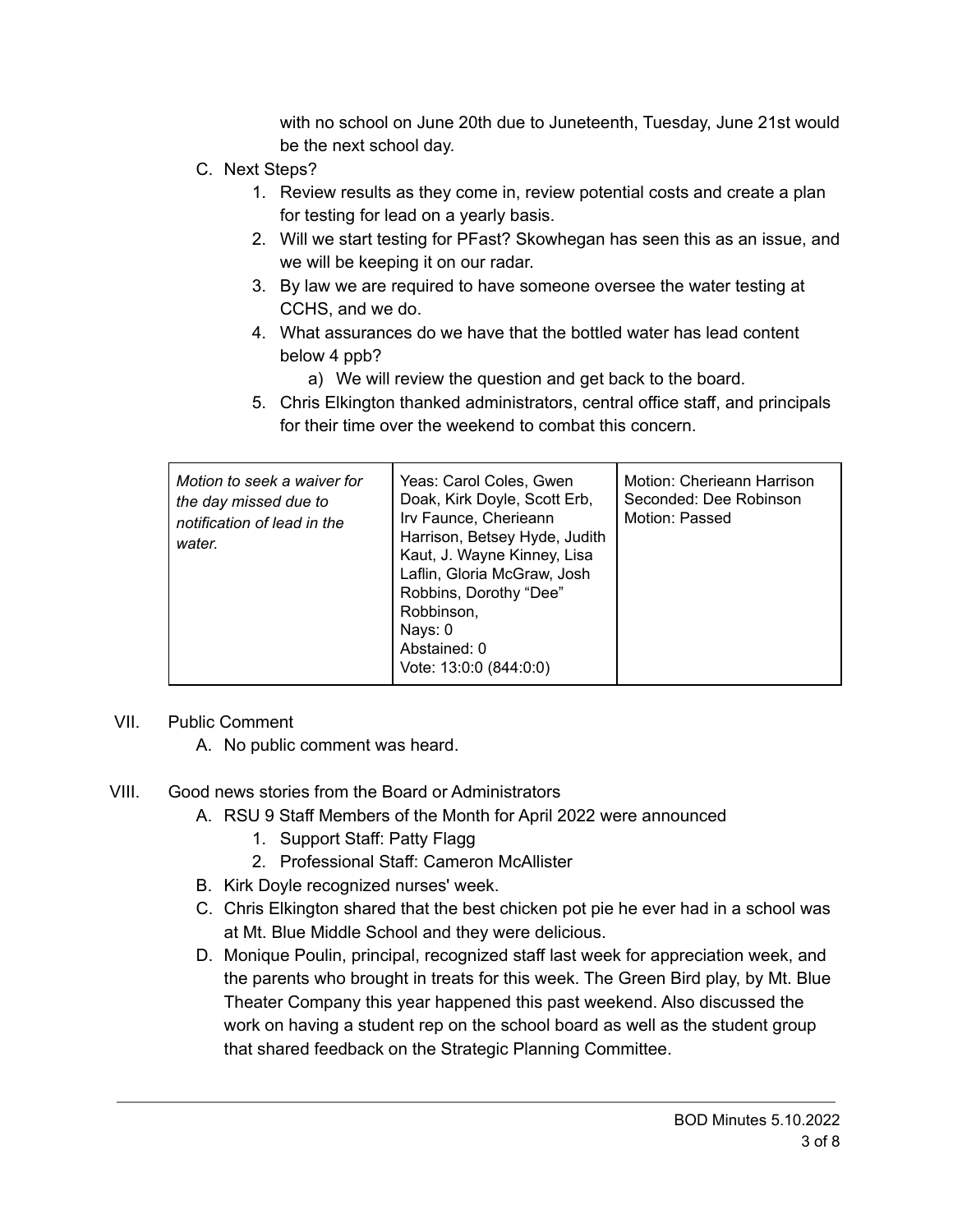- E. Nancy Allen, Director of Adult Education, shared an invite to this year's graduation. Notification was received that \$50,000 will go towards the digital literacy program, to accompany the broadband expansion in our communities.
- F. Tracy Williams, principal at W.G. Mallett School, shared that kindergarten students visited the Western Maine Play Museum. And that they had a great teacher appreciation week with breakfast and plants provided by the Parent-Teacher Association.
- G. Gloria McGraw expressed thanks for the sound system but inquired if there is an alternative for the sound system as Farmington Town Mtg. had issues.

## IX. Amended [Superintendent's](https://drive.google.com/file/d/19VwXPFCDcOV2H6Gj3i-xc3g5q9CA5RCA/view?usp=sharing) Report - Christian Elkington

- A. New Hires, Transfers, Resignations, and Retirements
- B. Strategic Planning Team Update (Chair Laflin)
	- 1. Met on May 3rd, with a final meeting on May 23rd. The last meeting focused on long-term and short-term goals. Ten long-term goals were drafted, and approximately seventeen short-term goals.
- C. School Board Reps Progress (Chair Coles)
	- 1. Doug Dunlap, Betsey Hyde, Monique Poulin, and Carol Coles have been working on the process and incorporating a mentoring system to partner with the students. We plan to start this over the summer, to be in place in the fall.
- D. Probationary and Continuing Contract Teachers
- E. Staff Appreciation Week
	- 1. The key to democracy is a good public school system.
- F. Franklin County Teacher of the Year
	- 1. Will be announced this Thursday.
- X. Administrator Reports
	- A. Cape Cod Hill [School](https://drive.google.com/file/d/1WmrmhSAYrwRbB7mQGrVZVSwz8toobtQH/view?usp=sharing) Lisa Sinclair, Principal
	- B. Mt. Blue High [School/Mt.](https://drive.google.com/file/d/10iqypC0YclemR0nOyhJI7Z4WNOh3NNY7/view?usp=sharing) Blue Campus Monique Poulin, Principal
		- 1. Board members shared their excitement at the Climate Change Workshop and posters at the entrance of the school.
	- C. W.G. Mallett [School](https://drive.google.com/file/d/1Vk5Sb3qjZYVqJh49cXj03WhIFFRaLmV4/view?usp=sharing) Tracy Williams, Principal
		- 1. Data were reviewed, as well as an update on the field trip that was canceled but happily planned. She also discussed absenteeism and possible reasons for absenteeism. Behavior data were explained, as well as the role of the PALs program at WGM.
		- 2. Questions were heard about whether the addition of devices and internet connections allows students to feel like they can miss work more easily. It does provide the opportunity to make up work, unsure if that is a factor in absenteeism. Some families would like our teachers to have multiple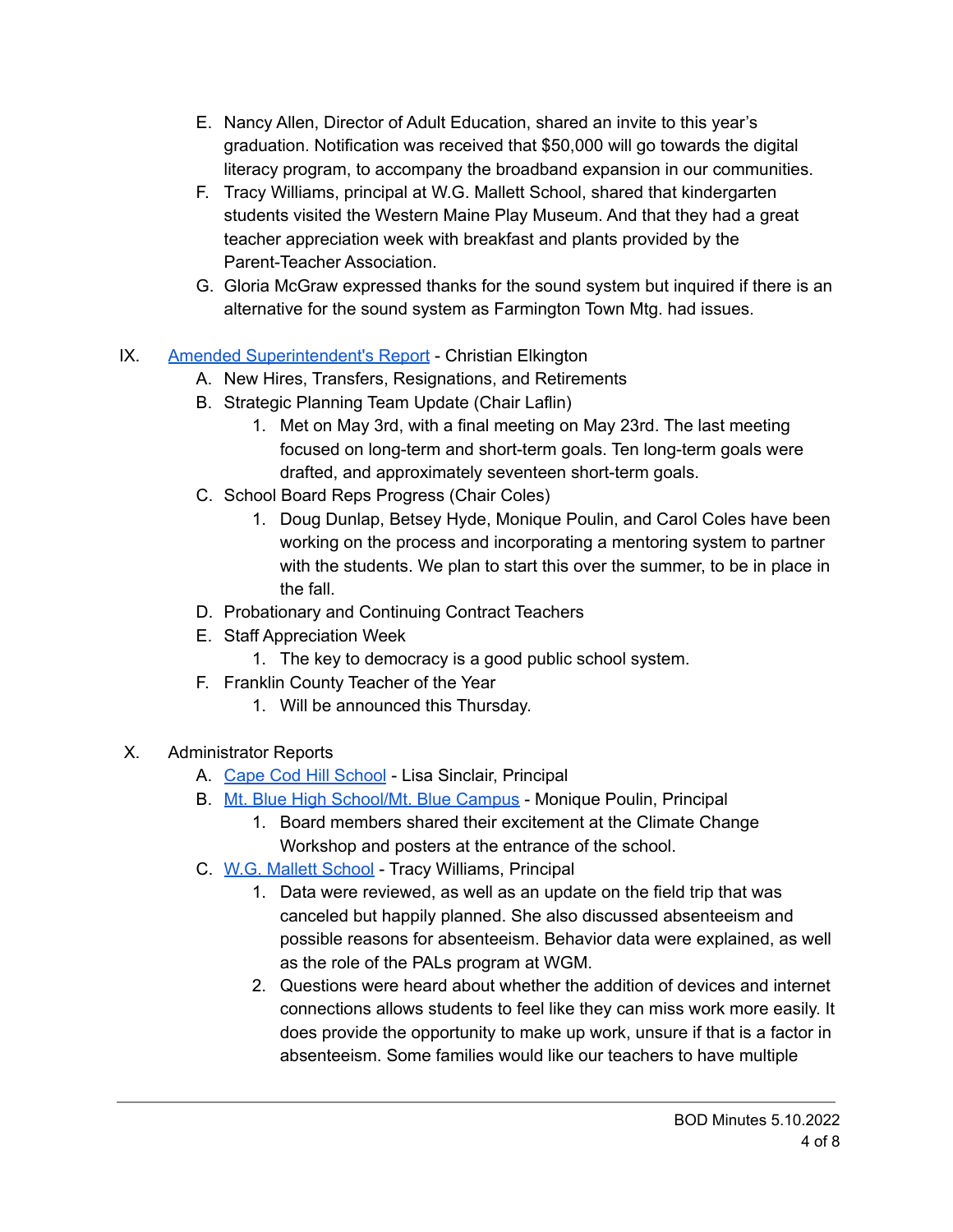platforms (digital and in-person). Other reasons discussed: anxiety with coming to school, taking the day to spend with their kids, and families taking vacations during non-vacation weeks all seem to be contributing factors.

- XI. Presentations
	- A. None
- XII. Consent Agenda
	- A. New Hires
	- B. Board Minutes from April 26, [2022](https://drive.google.com/file/d/1LDT5EtS3Bve2uwkxKbtsmjYA4sbRuIRq/view?usp=sharing)
	- C. Board Minutes from May 3, [2022](https://drive.google.com/file/d/11Lq7Ns-u5o_sPNoPMfoSBOj-3J1F0h_q/view?usp=sharing)
	- D. Committee Report Outs and Minutes
		- 1. Operations Committee No Committee Meeting in May
		- 2. Personnel & Finance No Committee Meeting in May
		- 3. Educational Policy No Committee Meeting in May
	- E. A question was heard regarding the Dropout Prevention Committee. The group will convene by the end of the year, to set up goals and data to review for 2023. Questions were asked regarding the board representative for the committee.

| Motion to approve the<br>Consent Agenda | Yeas: Carol Coles, Gwen<br>Doak, Kirk Doyle, Scott Erb,<br>Irv Faunce, Cherieann<br>Harrison, Betsey Hyde, Judith<br>Kaut, Lisa Laflin, Gloria<br>McGraw, Josh Robbins,<br>Dorothy "Dee" Robbinson,<br>Nays: 0<br>Abstained: 0 | Motion: Kirk Doyle<br>Seconded: Lisa Laflin<br>Motion: Passed |
|-----------------------------------------|--------------------------------------------------------------------------------------------------------------------------------------------------------------------------------------------------------------------------------|---------------------------------------------------------------|
|                                         | Vote: 12:0:0 (760:0:0)                                                                                                                                                                                                         |                                                               |

\*Wayne Kinney was not present for the vote.

## XIII. New Business

A. To appoint teachers to a 2nd- or 3rd-year probationary contract or continuing contract

| Motion to approve<br>probationary and continuing<br>contracts as proposed by the<br>Superintendent in his<br>amended report. | Yeas: Carol Coles, Gwen<br>Doak, Kirk Doyle, Scott Erb,<br>Irv Faunce, Cherieann<br>Harrison, Betsey Hyde, Judith<br>Kaut, Lisa Laflin, Gloria<br>McGraw, Josh Robbins,<br>Dorothy "Dee" Robbinson,<br>Nays: 0<br>Abstained: 0 | Motion: Scott Erb<br>Seconded: Cherieann<br>Harrison<br>Motion: Passed |
|------------------------------------------------------------------------------------------------------------------------------|--------------------------------------------------------------------------------------------------------------------------------------------------------------------------------------------------------------------------------|------------------------------------------------------------------------|
|------------------------------------------------------------------------------------------------------------------------------|--------------------------------------------------------------------------------------------------------------------------------------------------------------------------------------------------------------------------------|------------------------------------------------------------------------|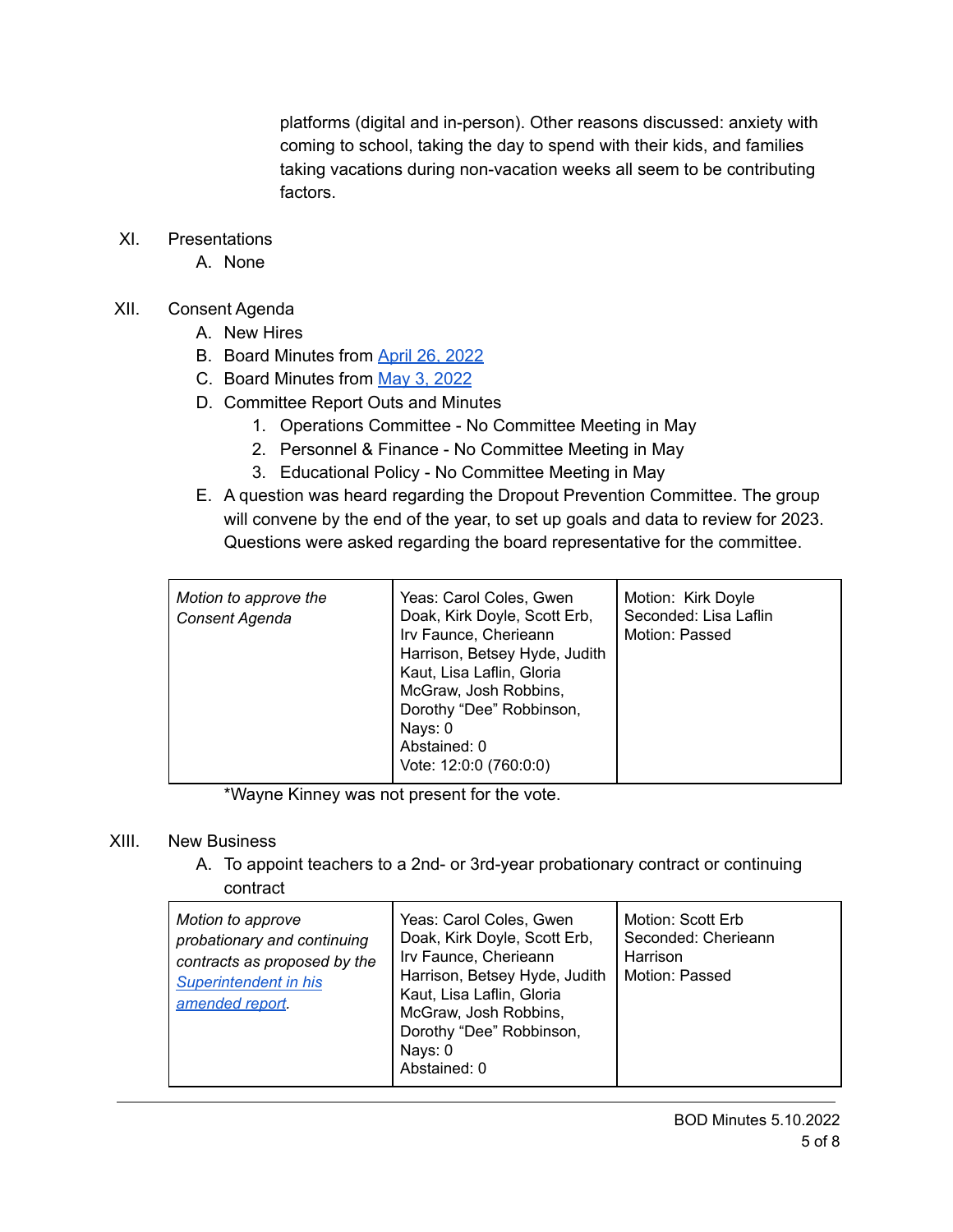| Vote: 12:0:0 (760:0:0) |
|------------------------|
|------------------------|

\*Wayne Kinney was not present for the vote.

- B. Superintendent's Evaluation
	- 1. Review of Present Plan
	- 2. Feedback Loop
		- a) A two-part feedback from the school board regarding goals and a survey from the administrative team and central office. Due to the nature of this year, we will not go through the entire evaluation process.
	- 3. [Superintendent](https://drive.google.com/file/d/1pv772T8BbylrsYdPzoCTRu-JQAGYBIlx/view?usp=sharing) Goals
- C. COVID Reopening Plan Check-In Elkington/Columbia
	- 1. Information Updates
	- 2. Questions?
	- 3. [Attendance](https://drive.google.com/file/d/1yx_e-5DbZJ7ujLHLBnmpkNpUN5paFkJW/view?usp=sharing) and Staffing Updates

| Motion to extend meeting to 9<br>pm | Yeas: Carol Coles, Gwen<br>Doak, Kirk Doyle, Scott Erb,<br>Irv Faunce, Cherieann<br>Harrison, Betsey Hyde, Judith<br>Kaut, Lisa Laflin, Gloria<br>McGraw, Josh Robbins,<br>Dorothy "Dee" Robbinson,<br>Nays: 0<br>Abstained: 0<br>Vote: 12:0:0 (760:0:0) | Motion: Cherieann Harrison<br>Seconded: Kirk Doyle<br>Motion: Passed |
|-------------------------------------|----------------------------------------------------------------------------------------------------------------------------------------------------------------------------------------------------------------------------------------------------------|----------------------------------------------------------------------|
|-------------------------------------|----------------------------------------------------------------------------------------------------------------------------------------------------------------------------------------------------------------------------------------------------------|----------------------------------------------------------------------|

\*Wayne Kinney was not present for the vote.

- D. Approval of Cole Grant Application Reading Recovery/G.D. Cushing School
	- 1. 2022-23 [Application](https://drive.google.com/file/d/18DNQJJGh2eGTOxwWLkryNd4FXPlY7rAG/view?usp=sharingXZ5L/edit?usp=sharing&ouid=105714587770337752921&rtpof=true&sd=true)
	- *2. Review/Questions*
		- *a) Is Reading Recovery the only literacy intervention we use? No, this is one part of our literacy intervention process.*

| Motion to approve the Cole<br><b>Grant Application as</b><br>presented. | Yeas: Carol Coles, Gwen<br>Doak, Kirk Doyle, Scott Erb,<br>Irv Faunce, Cherieann<br>Harrison, Betsey Hyde, Judith<br>Kaut, Lisa Laflin, Gloria<br>McGraw, Josh Robbins,<br>Dorothy "Dee" Robbinson,<br>Nays: 0<br>Abstained: Wayne Kinney<br>Vote: 12:0:0 (760:0:0) | Motion: Kirk Doyle<br>Seconded: Cherieann<br>Harrison<br>Motion: Passed |
|-------------------------------------------------------------------------|---------------------------------------------------------------------------------------------------------------------------------------------------------------------------------------------------------------------------------------------------------------------|-------------------------------------------------------------------------|
|-------------------------------------------------------------------------|---------------------------------------------------------------------------------------------------------------------------------------------------------------------------------------------------------------------------------------------------------------------|-------------------------------------------------------------------------|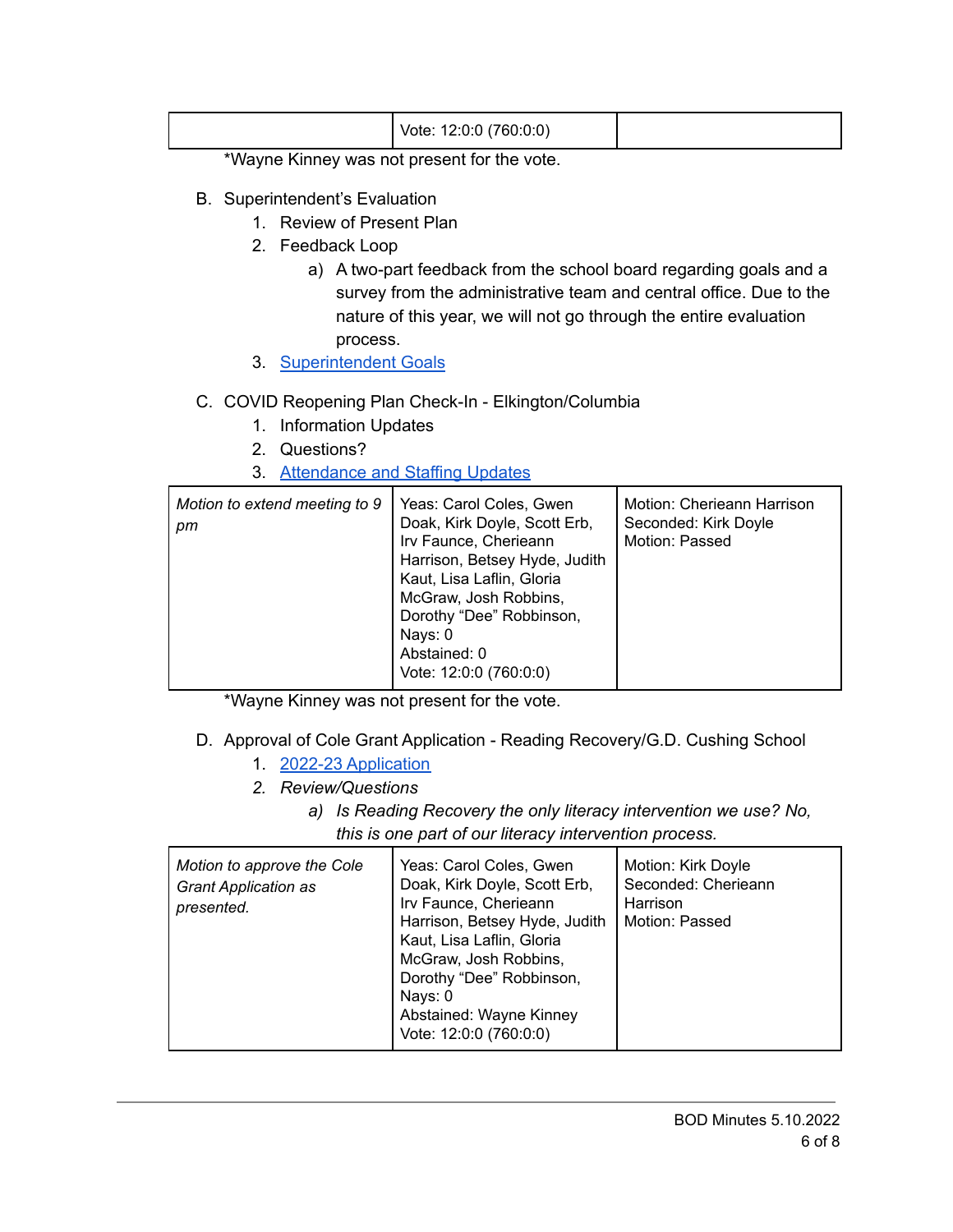## E. Approval of Extended Learning Opportunity Programming Grant 1. Application - RFA [202204057](https://drive.google.com/file/d/1G1M11qZxqsthIld0gIUIqslT9cRdVqlP/view?usp=sharing)

| Motion to approve the<br><b>Extended Learning</b><br><b>Opportunity Programming</b><br><b>Grant Application as</b><br>presented. | Yeas: Carol Coles, Gwen<br>Doak, Kirk Doyle, Scott Erb,<br>Irv Faunce, Cherieann<br>Harrison, Betsey Hyde, Judith<br>Kaut, J. Wayne Kinney, Lisa<br>Laflin, Gloria McGraw, Josh<br>Robbins, Dorothy "Dee"<br>Robbinson,<br>Nays: 0<br>Abstained: 0<br>Vote: 13:0:0 (844:0:0) | Motion: Gloria McGraw<br>Seconded: Gwen Doak<br>Motion: Passed        |
|----------------------------------------------------------------------------------------------------------------------------------|------------------------------------------------------------------------------------------------------------------------------------------------------------------------------------------------------------------------------------------------------------------------------|-----------------------------------------------------------------------|
| Motion to extend the meeting<br>until 9:00pm                                                                                     | Yeas: Carol Coles, Gwen<br>Doak, Kirk Doyle, Scott Erb,<br>Irv Faunce, Cherieann<br>Harrison, Betsey Hyde, Judith<br>Kaut, J. Wayne Kinney, Lisa<br>Laflin, Gloria McGraw, Josh<br>Robbins, Dorothy "Dee"<br>Robbinson,<br>Nays: 0<br>Abstained: 0<br>Vote: 13:0:0 (844:0:0) | Motion: Cherieann Harrison<br>Seconded: Lisa Laflin<br>Motion: Passed |

## XIV. Executive Session pursuant to 1 M.R.S.A. §405(6)(D) - Labor Contract discussion

| Motion to enter executive<br>session pursuant to 1<br>$M.R.S.A.$ $§405(6)(D) - Labor$<br>Contract discussion. | Yeas: Carol Coles, Gwen<br>Doak, Kirk Doyle, Scott Erb,<br>Irv Faunce, Cherieann<br>Harrison, Betsey Hyde, Judith<br>Kaut, J. Wayne Kinney, Lisa<br>Laflin, Gloria McGraw, Josh<br>Robbins, Dorothy "Dee"<br>Robbinson,<br>Nays: 0<br>Abstained: 0<br>Vote: 13:0:0 (844:0:0) | Motion: Cherieann Harrison<br>Seconded: Lisa Laflin<br>Motion: Passed |
|---------------------------------------------------------------------------------------------------------------|------------------------------------------------------------------------------------------------------------------------------------------------------------------------------------------------------------------------------------------------------------------------------|-----------------------------------------------------------------------|
|---------------------------------------------------------------------------------------------------------------|------------------------------------------------------------------------------------------------------------------------------------------------------------------------------------------------------------------------------------------------------------------------------|-----------------------------------------------------------------------|

Time entered: 8:21pm

Time exited: 8:45pm

XV. Executive Session pursuant to 1 M.R.S.A. §405(6)(A) - Evaluation of the Superintendent

| Motion to enter executive | Yeas: Carol Coles, Gwen                   | Motion: Kirk Doyle    |
|---------------------------|-------------------------------------------|-----------------------|
| session pursuant to 1     | <sup>1</sup> Doak, Kirk Doyle, Scott Erb, | l Seconded: Cherieann |